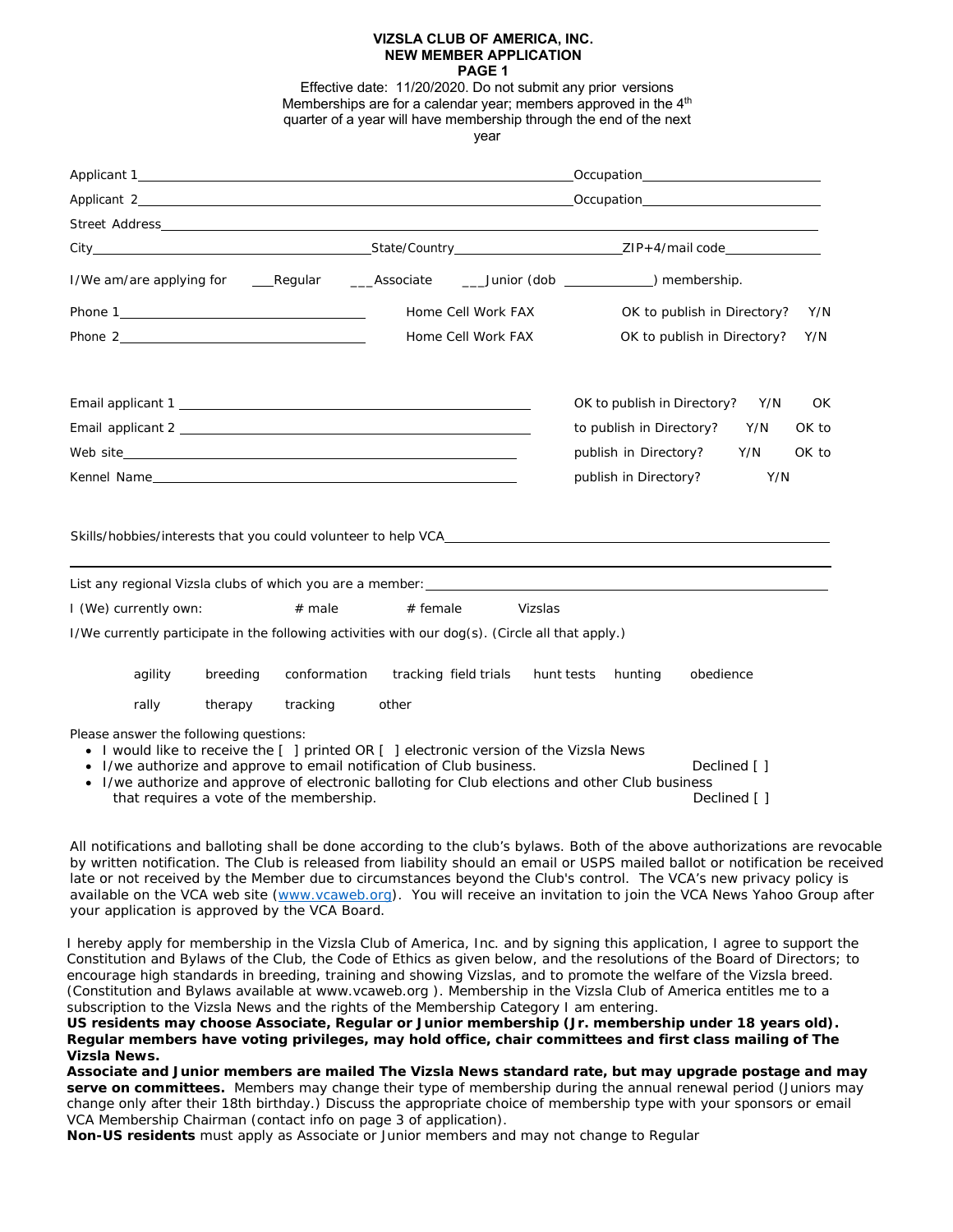# **VIZSLA CLUB OF AMERICA, INC. NEW MEMBER APPLICATION -- PAGE**

**2**

# **Code of Ethics**

**Sportsmanship:** VCA members shall always conduct themselves in a manner which will reflect credit upon themselves, their Vizslas and the sport of purebred dogs, regardless of the location or circumstance. Protect and advance the development of the Vizsla through continued improvement of soundness, stable temperament, natural hunting ability and conformation as set forth in the official Vizsla Standard.

**Health:** VCA members shall maintain the best possible standard of canine health, cleanliness and veterinary care in an atmosphere conducive to the stable development of their dogs.

**Breeding:** VCA members shall breed only with the intention of improving the breed by breeding only those Vizslas who conform to the standard as recognized by the American Kennel Club, exhibit soundness, stable temperament and natural hunting ability. Further, VCA members shall breed only those dogs who have a DNA number (a DNA number is not required for dogs who passed away prior to 2007) and are free of serious hereditary defects (including epilepsy, progressive retinal atrophy, Von Willebrands, entropion and cranial muscular atrophy), and are over two years of age and have been x-rayed and OFA certified as free from hip dysplasia

VCA members must exhibit a commitment to Vizslas they have bred and sold by supporting rescue through involvement with any Vizsla placed in rescue, produced by either dog or bitch that is member-owned of co-owned. Support may include but is not limited to financial, fostering and/or re-homing.

**Sales:** VCA members shall: not breed, sell, consign puppies or adult dogs to pet shops or other commercial ventures such as lotteries or raffles, honestly evaluate the quality of the Vizsla sold and fairly represent that evaluation and urge puppy purchasers not to breed dogs which for any reason should not be used for breeding, not release puppies under seven weeks old, furnish details on feeding, care, inoculations, pedigrees and written sales agreements, screen all prospective buyers to assure that puppies have safe and loving homes, supply assistance and support to puppy buyers for the life of the dog, encourage owners to become involved in Vizsla activities, the Vizsla Club of America and regional Vizsla clubs.

The breed's parent club, the Vizsla Club of America, in recognizing its responsibility in protecting the breed has also adopted the following resolutions:

**Resolution:** The officers and board of directors of the Vizsla Club of America, in cognizance of the respective responsibilities to protect the breed and foster its development, do hereby condemn crossbreeding of purebred Vizslas and falsification of registration documents. All persons following the Vizsla fancy are enjoined to subscribe to this ethic in the best interest of the breed.

**Resolution:** The Vizsla Club of America calls for ALL breeding stock to be radiographed, and specifies that no dog or bitch with the slightest evidence of hip dysplasia be used for breeding purposes. In keeping with this resolution, and in full support of the Vizsla Club of America Code of Ethics (which states that only those Vizslas that are over two years of age, X- rayed, and OFA certified as free of hip dysplasia get bred), the VCA agrees to accept the removal of OFA listing requirements in advertisements in all official VCA publications, with the exception of Stud Dog listings, and litter announcements.

**Resolution:** The officers and board of directors of the Vizsla Club of America, in cognizance of the respective responsibilities to protect the breed and foster its development, do hereby condemn the breeding of dogs with serious genetic defects including: epilepsy, PRA (Progressive Retinal Atrophy), von Willebrand's Disease, entropian and cranial muscular atrophy.

I (We) have read the above Code of Ethics, agree to follow its direction, and hereby submit my/our names for membership in the Vizsla Club of America.

| Applicant #1 Signature: | Date |
|-------------------------|------|
|                         |      |

Applicant #2 Signature: 2008 2009 2009 2009 2009 2010 2014 2020 2030 2040 2040 2040 2050 2060 2071 2080 2010 20

# *Two sponsors are required when submitting a new membership application.*

*Sponsors:* ANY member of the VCA may sponsor applicant(s)

*1st Sponsor's Name* (print): Date

I have known applicant(s) for (years/months/weeks). I interact with the applicant(s) through (training club, kennel club, puppy buyer, conformation shows or other dog-related activity, for example).

Signature(REQUIRED): \_\_\_\_\_\_\_\_\_\_\_\_\_\_\_

*2nd Sponsor's Name* (print): 2nd Sponsor's Name (print):

I have known applicant(s) for (years/months/weeks). I interact with the applicant(s) through (training club, kennel club, puppy buyer, conformation shows or other dog-related activity, for example).

Signature(REQUIRED):